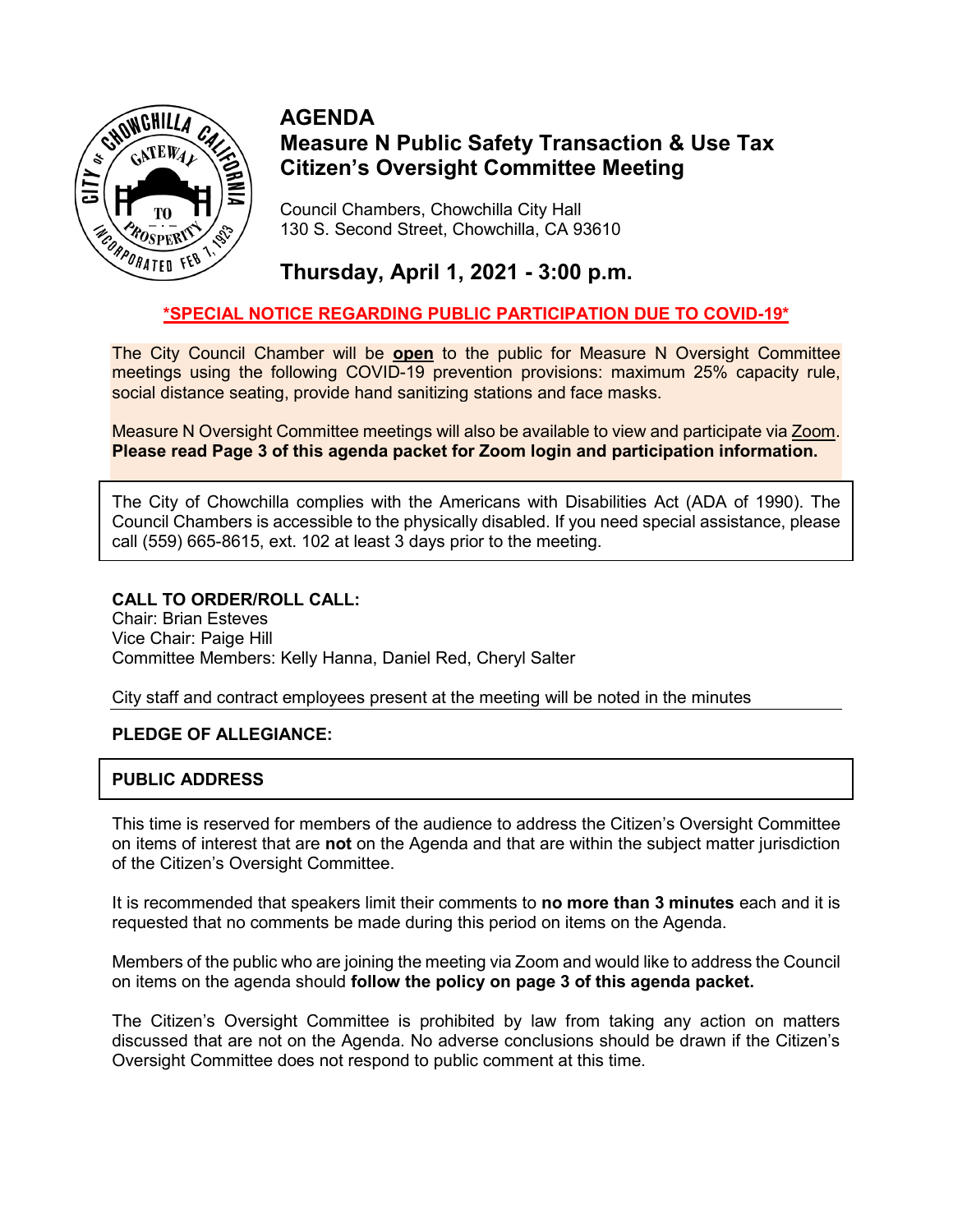### **CONSENT CALENDAR Section 1**

All items listed under Consent Calendar are considered to be routine and will be enacted by one motion. For discussion of any Consent Item, it will be made a part of the Agenda at the request of any member of the Committee or any person in the audience.

### **1.1 Approval of the February 27, 2020 Measure N Public Safety Transaction & Use Tax Citizen's Oversight Committee Meeting Minutes (McClendon)**

**NEW BUSINESS Section 2**

### **2.1 Mid-Year Review of the Measure N 2020/2021 Fiscal Year Budget (Pruett)**

### **ADJOURNMENT**

I, Joann McClendon, CMC, City Clerk, do hereby declare under penalty of purjury that the foregoing agenda was posted at Chowchilla City Hall, 130 S Second Street, Chowchilla, CA and made available for public review on this 29th day of March, 2021 at or before 3:00pm.

Joann McClendon, CMC McClendon, CMC Date: 2021.03.29 13:21:41 -07'00'Digitally signed by Joann

Joann McClendon, CMC, City Clerk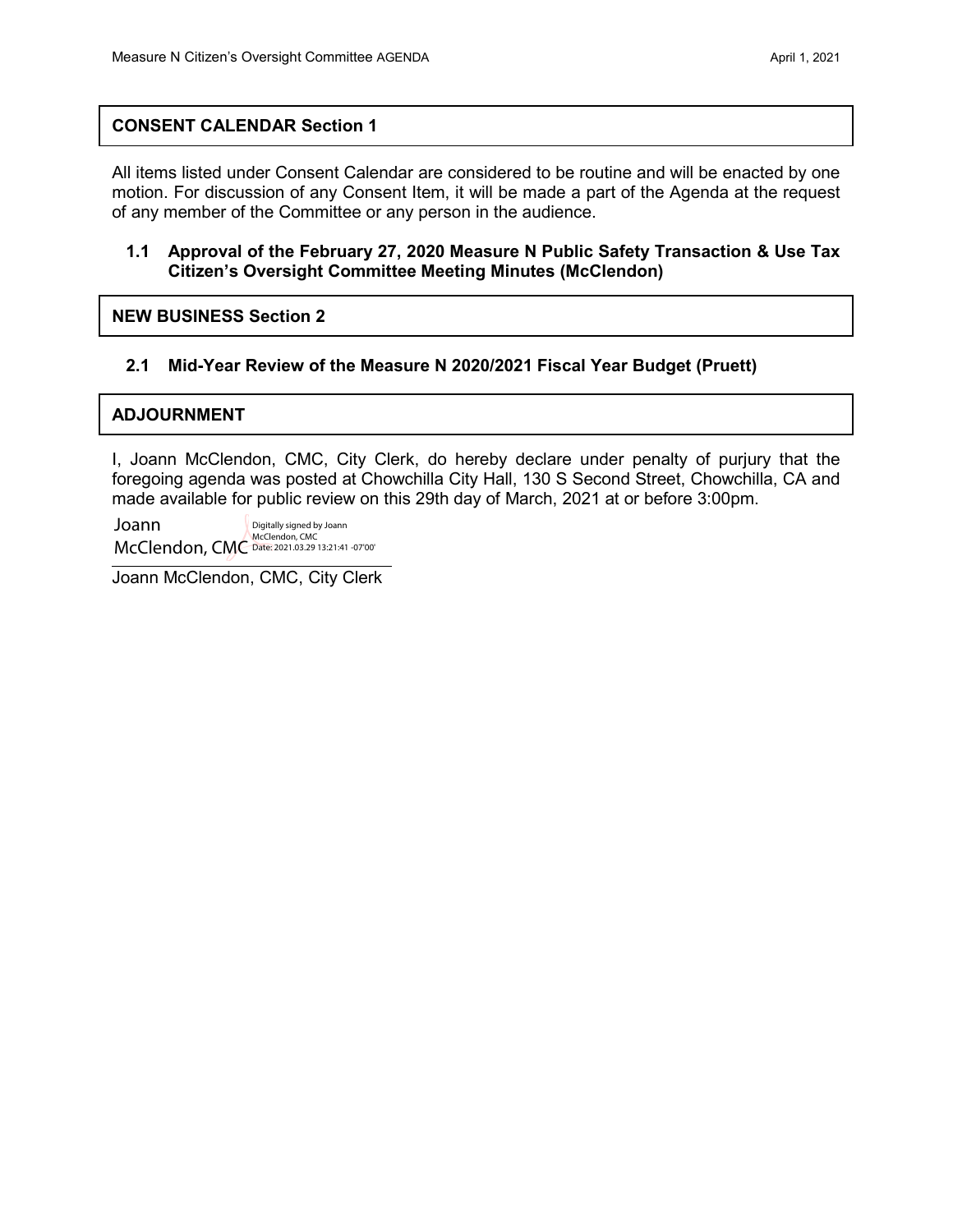# **\*SPECIAL NOTICE REGARDING PUBLIC PARTICIPATION DUE TO COVID-19\***

Given the current Order covering the State of California and the Social Distance Guidelines issued by Federal, State, and Local Authorities, the City has implemented the following changes to participate in Council meetings until notified otherwise.

The Council Chamber **IS OPEN** to the public; however, we are continuing to offer live viewing and participation for Council meetings via Zoom. Although public meetings are in-person once again, we still encourage residents, especially high-risk residents, to participate virtually following the directions below. Any member of the Measure N Oversight Board may participate from a remote location.

# **Zoom login instructions**

# **Use the following url to start Zoom:**

https://zoom.us/j/99113781299?pwd=WVRteThrYTZBWkErTlZBbVMzaTRPQT09

# **Passcode: 622 869**

**----------------------------------------------------------------------------------------------------**

# **To participate by phone, dial: 1-877-853-5247**

## **Webinar ID: 991 1378 1299**

## **Passcode: 622 869**

Staff highly recommends that participants log into Zoom 15 minutes before the meeting begins to perform an audio check and to make sure you have optimal internet connection.

**You may also go to the City's website and click on the Zoom tile to access the meeting.**

# **Options to participate / view / and listen to the meeting:**

- **If you wish to speak to the Board on an item using the Zoom platform on your computer/laptop or smart phone**, please use the "raise hand" icon and you will be unmuted when it is your turn to speak. Please provide your name when unmuted. You will be able to speak to the Council for up to 3 minutes.
- **If you are calling in to the meeting only (no camera/video) and you**  wish to make a comment, press \*9 to "raise your hand" and \*6 to unmute yourself.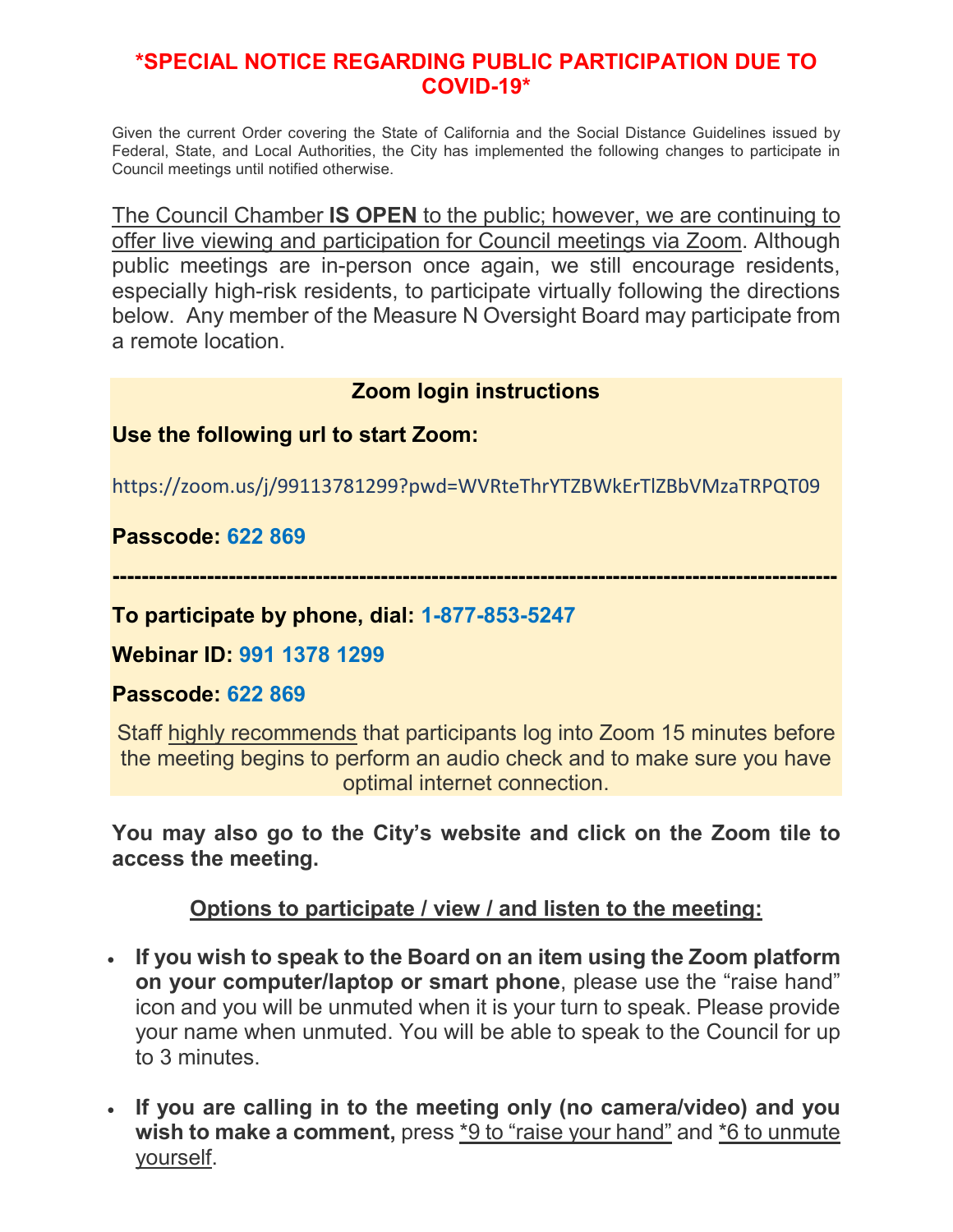# **Additional ways to comment on agenda items:**

- **Members of the public may submit written comments on any agenda item by submitting an email to the City Clerk**, **JMcClendon@CityofChowchilla.org, up to one (1) hour before the meeting.**
	- <sup>o</sup> Please submit a separate email for each item you are commenting on.
	- $\circ$  A copy of your written comment will be provided to the Board noting the item number.
- **If you wish to have your written comment read into record:**
	- <sup>o</sup> Please specify if you would like to have your written comment read into the record. Your comment will be read into the record during the public address portion when the item is heard. Any portion of your comment extending past three (3) minutes may not be read aloud due to time restrictions, but will be made part of the record of proceedings.
	- <sup>o</sup> Please be aware that any written comments received that do not specify a particular agenda item will be marked for the general public comment portion of the agenda.
	- $\circ$  If a written comment is received after 5:00 p.m. on the day of the meeting, efforts will be made to provide the comment to the Board during the meeting. However, staff cannot guarantee that written comments received after 3:00 p.m. will be provided to Board during the meeting. All written comments received prior to the end of the meeting will be made part of the record of proceedings.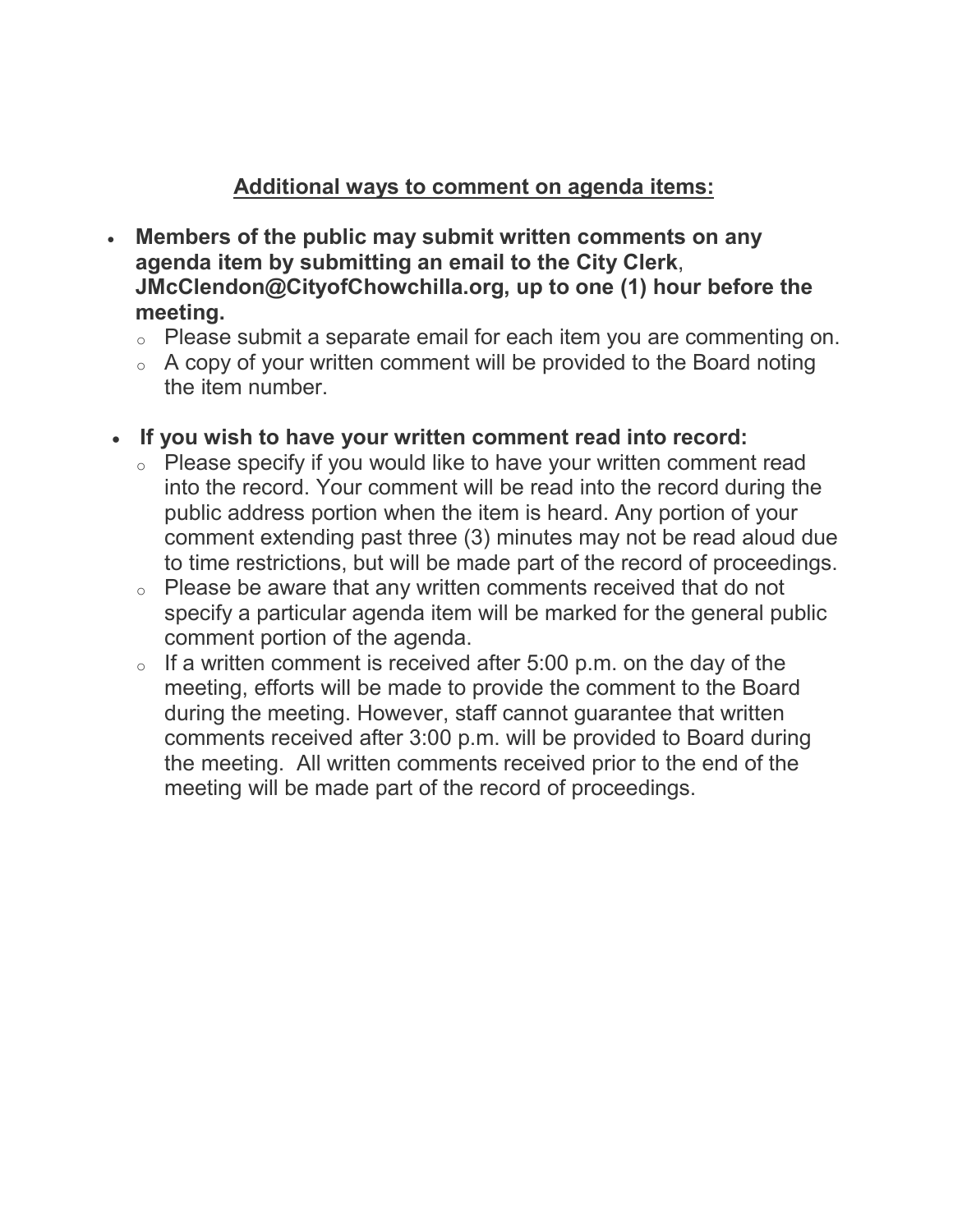

# **MINUTES Measure N Public Safety Transaction & Use Tax Citizen's Oversight Committee Meeting**

#### **Item 1.1**

Click here to return to agenda

Council Chambers, Chowchilla City Hall 130 S. Second Street, Chowchilla, CA 93610

**Thursday, July 23, 2020 - 4:00 p.m.**

### **CALL TO ORDER/ROLL CALL:**

Chair: Brian Esteves Vice Chair: Paige Hill Committee Members: Kelly Hanna, Daniel Red, Cheryl Salter

City staff and contract employees present: City Administrator Rod Pruett, Police Chief David A. Riviere, Jr., Fire Battalion Chief Fred Gaumnitz, City Clerk Joann McClendon

### **PLEDGE OF ALLEGIANCE**

### **PUBLIC ADDRESS**

No one present.

**CONSENT CALENDAR Section 1**

**1.1 Approval of the February 27, 2020 Measure N Public Safety Transaction & Use Tax Citizen's Oversight Committee Meeting Minutes (McClendon)**

**Motion by Committee Member Hanna, Seconded by Vice Chair Hill to Approve the February 27, 2020 Measure N Safety Transaction & Use Tax Citizen's Oversight Committee Meeting Minutes as Presented. Motion passed by voice vote.** 

**NEW BUSINESS Section 2**

### **2.1 Review the Measure N 2020/2021 Fiscal Year Budget (Pruett)**

### **ADJOURNMENT**

The Thursday, July 30, 2020 Measure N Public Safety Transaction & Use Tax Citizen's Oversight Committee Meeting adjourned at 4:45 p.m.

ATTEST: APPROVED:

Joann McClendon, CMC, City Clerk Chair Brian Esteves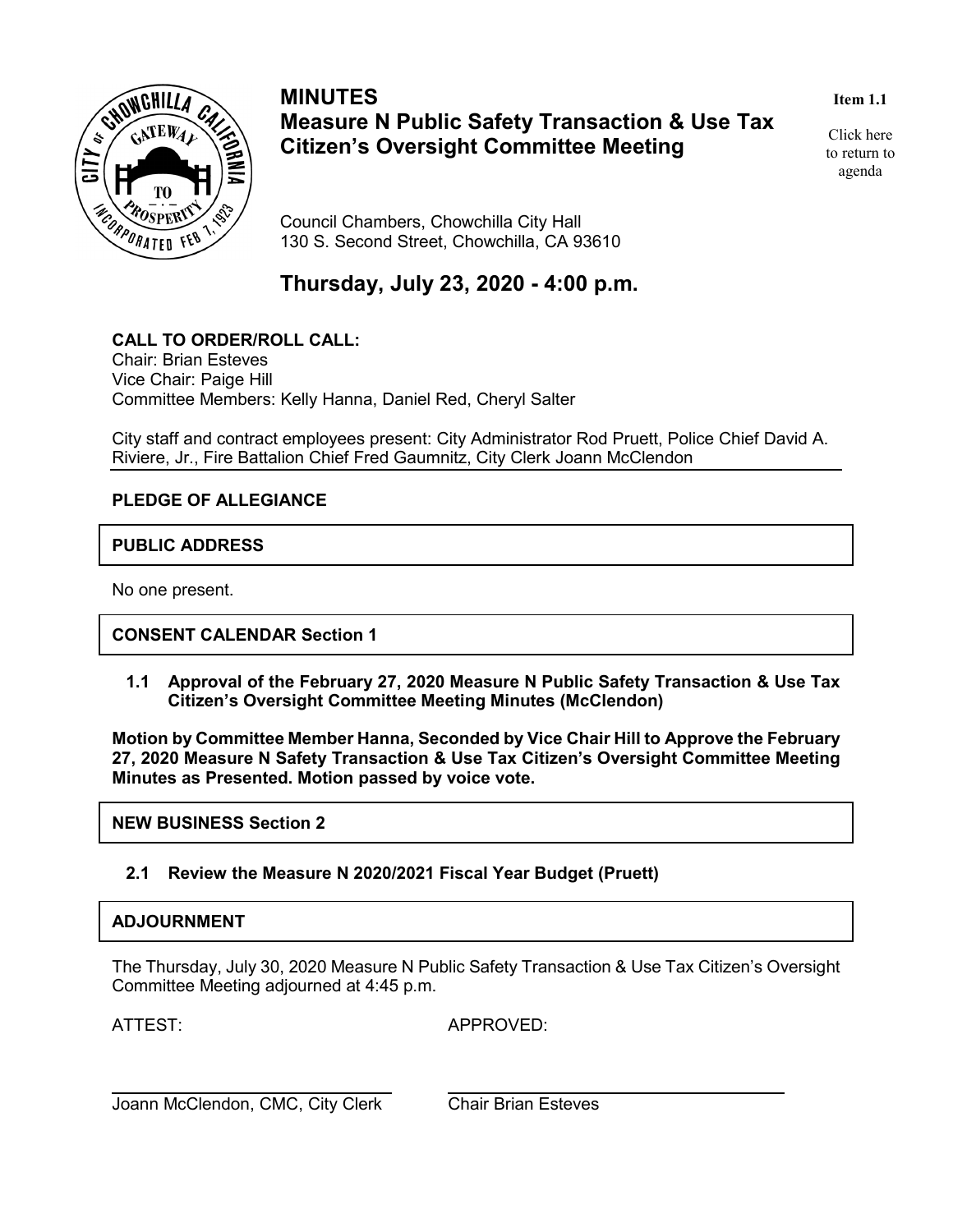

# REPORT TO THE MEASURE N PUBLIC SAFETY TRANSACTION & USE TAX CITIZEN'S OVERSIGHT **COMMITTEE**

CLICK HERE TO RETURN TO THE AGENDA

**Item 2.1**

Meeting of: April 1, 2021

| <b>AGENDA SECTION:</b>       | <b>New Business</b>                                                                          |                                      |  |  |
|------------------------------|----------------------------------------------------------------------------------------------|--------------------------------------|--|--|
| <b>SUBJECT:</b>              | A Mid-Year Review of Measure N FY 20/21 Budget                                               |                                      |  |  |
| <b>PREPARED BY:</b>          | Rod Pruett, City Administrator                                                               |                                      |  |  |
| <b>ATTACHMENTS:</b>          | Original FY 20/21 Measure N Expenditure Plan<br>Mid-Year FY 20/21 Measure N Expenditure Plan |                                      |  |  |
| REVIEWED BY<br>ADMINISTRATOR | <b>REVIEWED BY</b><br>ATTORNEY                                                               | <b>REVIEWED BY</b><br><b>FINANCE</b> |  |  |

### **RECOMMENDATION:**

That the Oversight Committee accept the Measure N FY 20/21 Mid-Year Budget presentation.

### **BACKGROUND:**

In November 2018, Measure N was approved by the voters. The Measure is a 1% district tax add-on to the regular sales tax amount and was approved for eight years. It took effect on April 1, 2019. As a result of this Measure passing, an Oversight Committee was created to review the expenditures annually.

Every year the Oversight Board is provided the opportunity to review the Budget and the Mid-Year Budget.

### **REASON FOR RECOMMENDATION:**

This is just a presentation and no action is needed.

### **FISCAL IMPACT:**

The City did not experience the projected sales tax loss due to COVID 19. Sales tax actually had a slight increase compared to the prior year instead of the 20%+ projected loss of revenue.

### **ALTERNATIVES:**

N/A

### **ACTIONS FOLLOWING APPROVAL:**

None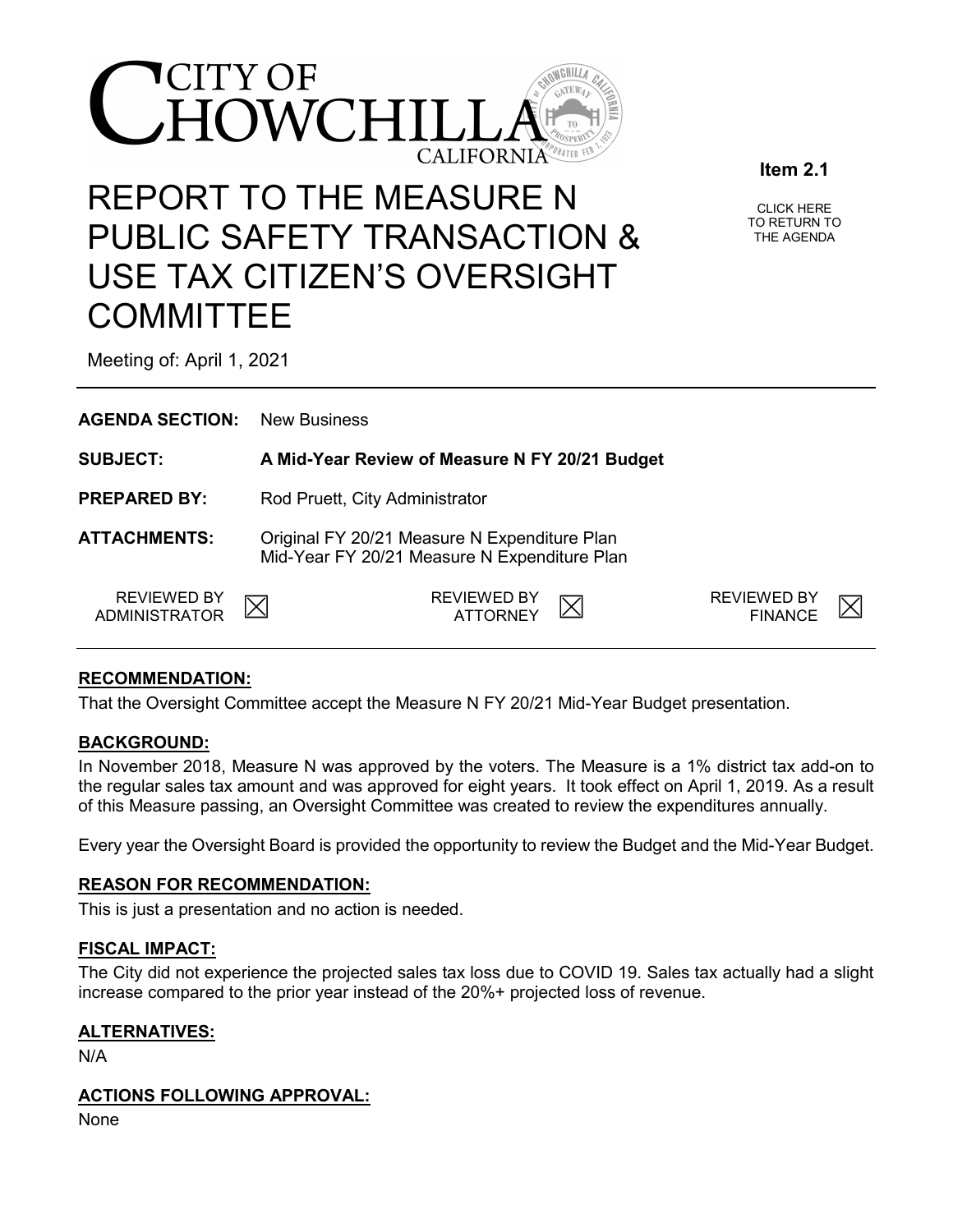## City of Chowchilla Sales Tax Ballot Measure for Public Safety Expenditure Plan- 1 Percent Sales Tax Initiative

| Year <sub>2</sub>                             |                |                            |         |           |
|-----------------------------------------------|----------------|----------------------------|---------|-----------|
| Sales Tax                                     |                |                            |         | 1,374,384 |
| Balance Year 1                                |                |                            |         | (8,094)   |
| Total                                         |                |                            |         | 1,366,290 |
| Continuing Police Personnel Costs from Year 1 |                |                            |         |           |
| Increase in cost %                            | 8%             |                            |         |           |
|                                               |                |                            | Year 1  |           |
| <b>Patrol Officers</b>                        | $\overline{2}$ |                            | 209,400 | 226,152   |
| Detective                                     | $\mathbf{1}$   |                            | 109,485 | 118,244   |
| <b>Community Service Officer</b>              | $\mathbf{1}$   |                            | 77,219  | 83,397    |
| <b>Existing Sworn</b>                         |                |                            | 109,999 | 118,799   |
| Existing non-sworn                            |                |                            | 37,312  | 40,297    |
|                                               |                |                            |         |           |
| <b>Patrol Vehicles</b>                        |                | 3 Interceptor              | 50,000  | 150,000   |
|                                               |                | Prep/equip                 | 10,000  | 30,000    |
|                                               |                | Fuel                       | 6,000   | 18,000    |
|                                               |                | Mtce/rep                   | 6,000   | 18,000    |
|                                               |                |                            |         |           |
| Continuing Police Vehicle Costs from Year 1   |                |                            |         |           |
| Increase in cost %                            | 5%             |                            |         |           |
| <b>Patrol Vehicles</b>                        |                | 2 Fuel/Mtc/Rep             | 24,000  | 25,200    |
|                                               |                |                            |         |           |
| Police Capital Project                        |                | Securing PD Bldg           |         |           |
| Police Equipment                              |                | Less lethal weapons        |         | 5,000     |
|                                               |                | Training equipment         |         | 10,000    |
|                                               |                | <b>Evidence Proc Equip</b> |         | 5,000     |
|                                               |                | Radios/IT equip            |         | 10,000    |
|                                               |                | Body cameras               |         | 10,000    |
|                                               |                |                            |         |           |
|                                               |                | guns/ammo                  |         | 8,000     |
| Continuing Fire Personnel Costs from Year 1   |                |                            |         |           |
| Increase in cost %                            | 8%             |                            |         |           |
|                                               |                |                            | Year 1  |           |
| <b>Batallion Chief</b>                        | 1              |                            | 117,555 | 126,959   |
| Inspector                                     | $\mathbf{1}$   |                            | 78,253  | 84,513    |
|                                               |                |                            |         |           |
| Continuing Fire Vehicle Costs from Year 1     |                |                            |         |           |
| SUV                                           |                | 1 Fuel/Mtc/Rep             | 12,000  | 12,600    |
|                                               |                |                            |         |           |
| <b>Fire Equipment</b>                         |                | <b>Training Equip</b>      |         | 20,000    |
|                                               |                | Equipment                  |         | 20,000    |
|                                               |                | Safety equipment           |         | 20,000    |
|                                               |                |                            |         |           |
|                                               |                | <b>Total Cost</b>          |         | 1,160,160 |
|                                               |                | Remaining bal Yr 2         |         | 206,130   |